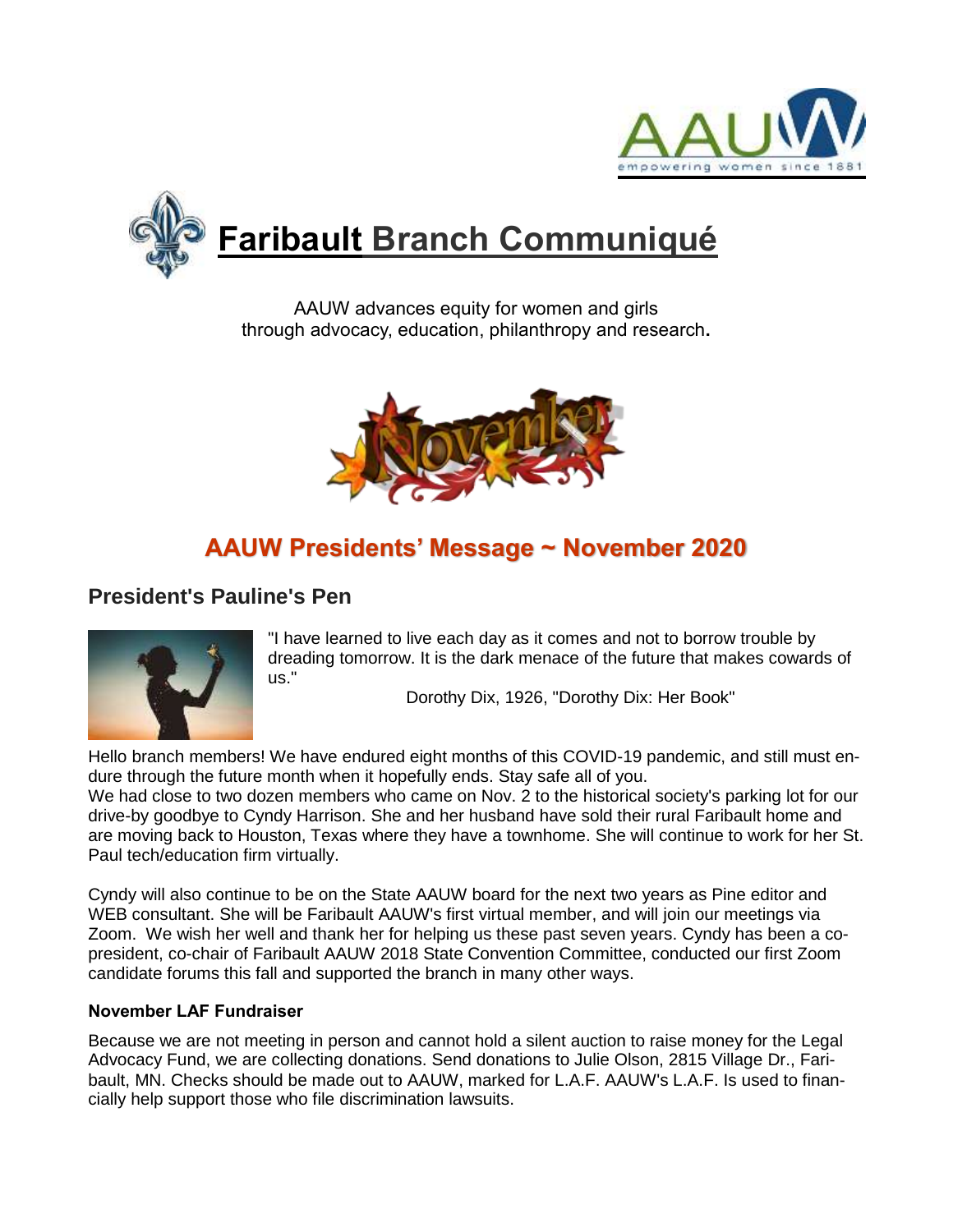#### **November Program**

At 6:30 p.m. Monday, Nov. 23, we will have a Zoom meeting. The first half hour will allow members to join the meeting and socialize a bit. The program begins at 7 p.m. Richard Huston of rural Faribault, who participated in a Rotary International trip to Pakistan to help vaccinate children for polio will give the presentation. Rotary International began a program in 1988 to vaccinate children around the world against polio. In 2020, there were only 120 cases of polio reported, and those cases were in Pakistan and Afghanistan.

*Submitted by President Pauline*



# **Treasurer's Report**

 Not a lot of action in October. Our bank accounts show \$283.12 in checking and \$6017.44 in savings. Our Zoom investment is paying off well! The book club enjoyed the first meeting, and we have another couple of events on the schedule. I am almost starting to enjoy this method of meeting, although a "real" gathering would be so very nice. Stay well. *Submitted by Julie O*

### **Membership**



I just received this news about our A.A.U.W. dues increase for the next 3 years, starting in 2022. It will not affect our 2021 dues. *Kathy Larson Membership Vice-President*

Dear Katherine,

At its October 16, 2020, meeting, the AAUW Board of Directors voted to increase Individual Member dues for the next three years. The dues will rise by \$3 for Fiscal Year (FY) 2022, \$5 for FY 2023 and \$5 for FY 2024, making the total dues amount for those years \$62, \$67 and \$72, respectively. All but \$3 of your annual dues remains tax deductible.

This decision wasn't made lightly. The board members couldn't be more grateful for our members — or prouder of the work you've done this year. We also recognize that all of us are navigating numerous challenges in these uncertain times. However, in order to preserve the viability of this organization we all love, the board needed to take action. Simply put, this measure is essential for AAUW to continue our mission to achieve gender equity.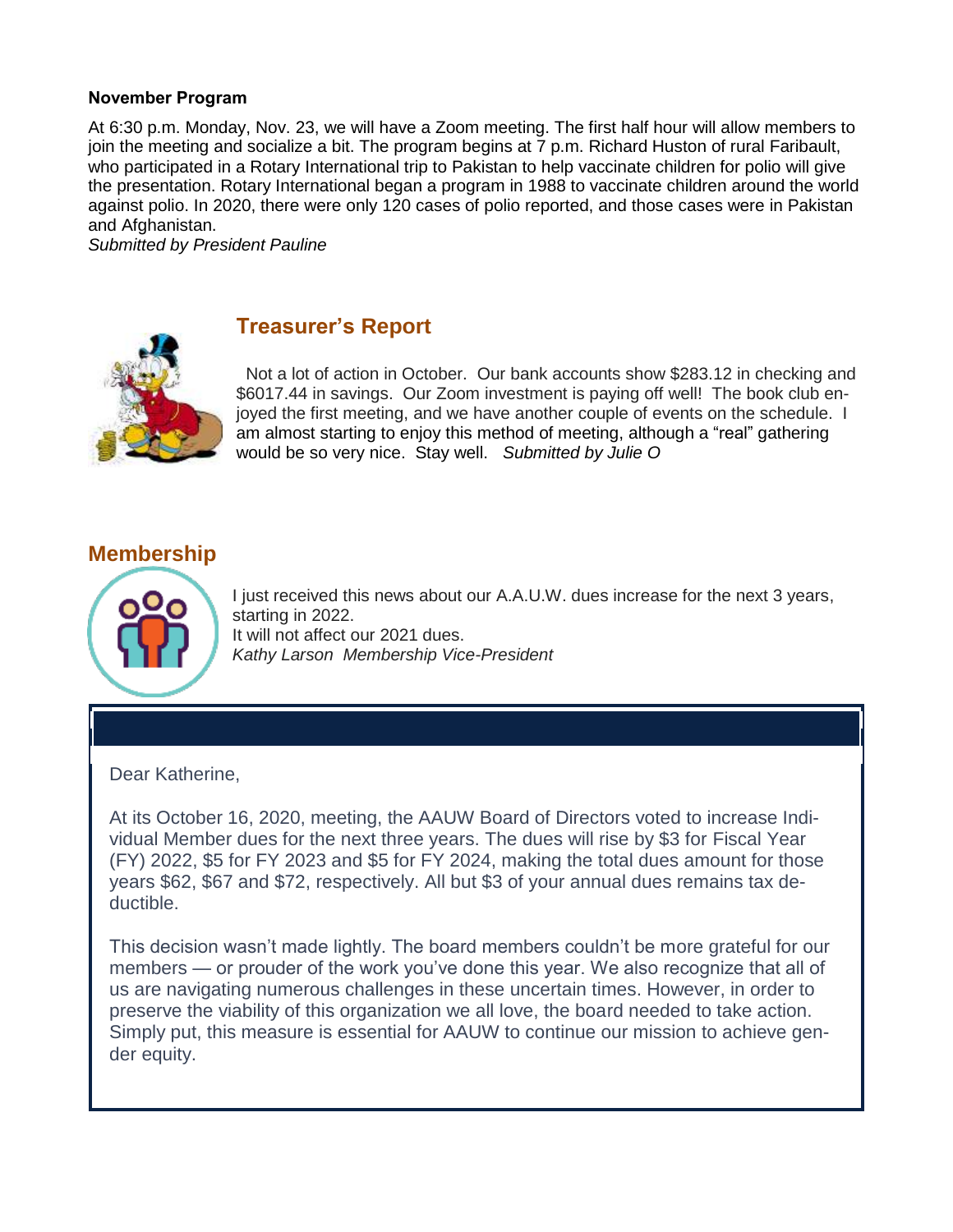Most nonprofits adjust their dues annually or every other year to keep pace with inflation and rising expenses. However, due to prudent budgetary management, AAUW has been able to keep its dues flat since July 2018. That means that, by the time the first scheduled increase takes effect, we will have maintained three years of dues stability.

Moreover, in recognition of the difficult economy we're in, the board planned for the initial adjustment to be the most modest. Over the course of the year, it works out to be only an additional 25 cents per month — what we hope is a small price to pay for maintaining our important work and community.

Current life members will not be affected by this change. New life memberships acquired after July 1, 2021, will reflect the higher dues' amounts. College and university membership fees will remain unchanged.

Please [reach out to us](https://click.everyaction.com/k/20977260/259079639/904226896?nvep=ew0KICAiVGVuYW50VXJpIjogIm5ncHZhbjovL3Zhbi9FQS9FQTAwNS8xLzc2OTU1IiwNCiAgIkRpc3RyaWJ1dGlvblVuaXF1ZUlkIjogImUwOTI2ZmZjLWM4MWEtZWIxMS05NmY1LTAwMTU1ZDAzYmRhMCIsDQogICJFbWFpbEFkZHJlc3MiOiAia2F0aHloaWxnZXJzbGFyc29uQGdtYWlsLmNvbSINCn0%3D&hmac=ojhMdhAmNaPq78h5rGx54rJTMIv47hAsGf9Yij0wNts=&emci=75200b98-1c1a-eb11-96f5-00155d03bda0&emdi=e0926ffc-c81a-eb11-96f5-00155d03bda0&ceid=937115) with any feedback or concerns.

Thank you for your ongoing commitment to AAUW and our mission. On behalf of the AAUW Board, we are grateful for your understanding and look forward to continuing our work together.

Sincerely,



#### **Mary Anderson Update**

Our dear friend Mary Anderson has been transferred out of Abbott Hospital to a Rehab place. Mary has been making daily progress & was moved on Friday - Oct. 30. She will be in isolation because of Covid for 13 days.

Mary is now at: Mary Anderson Presbyterian Homes of Bloomington 9889 Penn Ave. South Bloomington, MN 55431

She would be happy to hear from you; so cards can be sent! *Submitted by Kathy Larson, Membership Vice President*